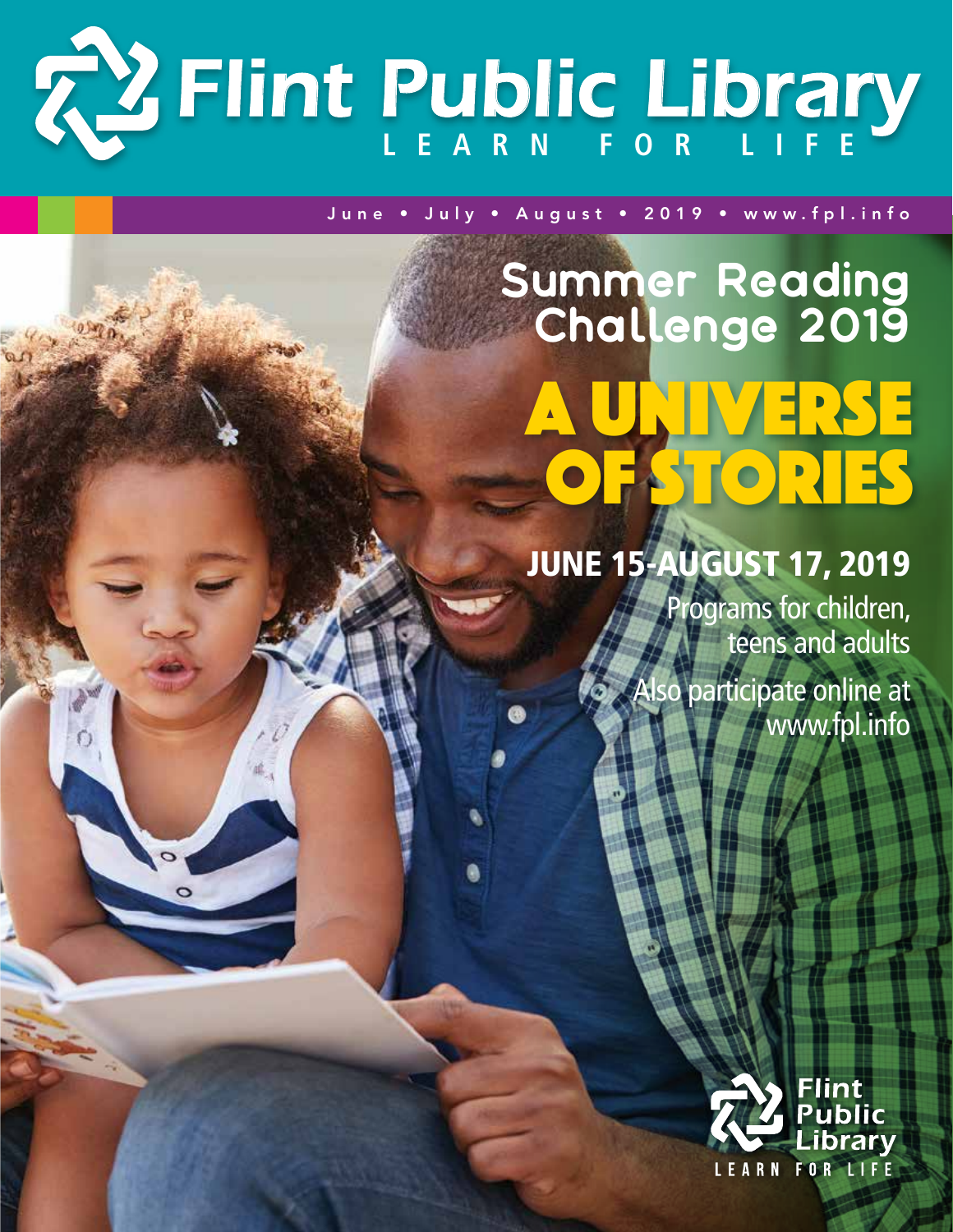## **CALENDAR**

#### **JUNE 1, SATURDAY**

Summer Reading Challenge Registration opens for all ages *"A Universe of Stories"*; children, teens and adults

- Friends of the Library Book Drop-Off, 10am-Noon
- Children's Drop-in Crafts 1-3pm
- Tween/Teen Minecraft, 3-4pm
- Chess for Everyone, 3-5:30pm

#### **JUNE 4, TUESDAY**

- Armchair Traveler, 12:15pm
- Home Movie Conversion Demo, 6:30pm\*

#### **JUNE 6, THURSDAY**

- FDL Public Budget Hearing, 5pm
- FDL Monthly Board Meeting, 5:30pm

#### **JUNE 8, SATURDAY**

- Home Movie Conversion Demo, Noon\*
- Children's Drop-in Crafts, 1-3pm
- Tween/Teen Minecraft, 3-4pm

#### **JUNE 11, TUESDAY**

- Armchair Traveler, 12:15pm
- Tendaji Talks, 6-7:30pm

#### June 15, Saturday

- "A Universe of Stories" Summer Reading, KICK-OFF, 1-4pm
- Exotic Zoo, 2pm
- Chess for Everyone, 3-5:30pm

#### **JUNE 18, TUESDAY**

- Armchair Traveler, 12:15pm
- Story Time, Lunch on the Library Lawn, bring your lunch, 1pm
- Teen Writers Intensive Workshop, 2-4pm\*

#### June 19, Wednesday

- Fiction Only Book Club, *AuntiePoldi and the*  **Sicillian Lions** by Mario Giordano, Noon
- Teen Writers Intensive Workshop, 2-4pm\*
- Drop-In and Play Games, 2-4pm

#### **JUNE 20, THURSDAY**

- Family Movie, *Mary Poppins Returns,* 2-4pm,\* sponsored by UnitedHealthcare
- For-Mar Visits the Library, "Travel the Trail to Den-Drol-O-gy," become a tree detective, 6:30-7:30pm
- Teen Writers Intensive Workshop, 2-4pm\*

#### June 21, Friday

• Children: Drop-in and Build, 2-4pm

#### June 22, Saturday

- "A Universe of Stories" Summer Reading, Check-In 1-4pm,
- Baffling Bill the Magician, 2pm

#### JUNE 25, TUESDAY

- Armchair Traveler, 12:15pm • Story Time, Lunch on the Library Lawn, bring your
- lunch, 1pm • Teen Writers Intensive Workshop, 2-4pm\*
- 

#### June 26, Wednesday

- Teen Writers Intensive Workshop, 2-4pm\*
- Drop-In and Play Games, 2-4pm
- FDL Finance Committee Meeting, 5:30pm
- Virtual Reality Experience, (adults) 6-7:30pm\*

#### June 27, Thursday

• Family Movie, *Wall-E,* 2-4pm, sponsored by UnitedHealthcare

- Teen Writers Intensive Workshop, 2-4pm\*
- FDL Final Budget Meeting, 5:30pm
- **•** For-Mar Visits the Library, "Reading with Reptiles," 6:30-7:30pm

#### June 28, Friday

• Children: Drop-in and Build a Digital Story, 2-4pm

#### June 29, Saturday

- "A Universe of Stories" Summer Reading, Checkin  $1-4$ pm
- Alex Thomas and Friends Puppet Show, 2pm

#### July 2, Tuesday

- Armchair Traveler, 12:15pm
- Story Time, Lunch on the Library Lawn, bring your lunch, 1pm

#### July 3, Wednesday

- Dash & Dot Robot Playtime for Children, 2-4pm
- Drop-In and Play Games, 2-4pm

#### July 4, Thursday Library Closed - Independence Day

#### July 5, Friday

• Children: Drop-in and Build, 2-4pm

#### July 6, Saturday

- Friends of the Library Book Drop-Off, 10am-Noon
- "A Universe of Stories" Summer Reading, Checkin 1-4pm
- Jim Perkins, stories, music and more, 2pm
- Chess for Everyone, 3-5:30pm

#### July 9, Tuesday

- Armchair Traveler, 12:15pm
- Story Time, Lunch on the Library Lawn, bring your lunch, 1pm
- Deconstruction Construction (ages 12-17, 3-day workshop, July 9-11), 3-5pm\*

#### July 10, Wednesday

- Drop-In and Play Games, 2-4pm
- Deconstruction Construction (ages 12-17, 3-day workshop, July 9-11), 3-5pm\*

#### July 11, Thursday

- Family Movie, *Flight of the Navigator,* 2-4pm, sponsored by UnitedHealthcare
- Deconstruction Construction (ages 12-17, 3-day workshop, July 9-11), 3-5pm\*
- FDL Annual Organizational Meeting, 5:30pm
- FDL Regular Meeting, 5:45pm
- Genesee Valley Concert Band and Ice Cream Social, 6pm
- For-Mar Visits the Library, "Truck Farm," 6:30-7:30pm

#### July 12, Friday

• Children: Drop-in and Build, 2-4pm

#### **JULY 13, SATURDAY**

- "A Universe of Stories" Summer Reading, Checkin 1-4pm.
- Acting Up Theater Company, 2pm
- Sponge and Splatter Space Painting (ages 12-17),  $3$ pm $*$

#### **JULY 16, TUESDAY**

- Armchair Traveler, 12:15pm
- Story Time, Lunch on the Library Lawn, bring your lunch, 1pm
- Video Game Design (3-day workshop, July 16-18, ages 12-17), 3-5pm\*

**2**

#### *\*indicates that registration is requested, call 810.249.2569*

• Drop-In and Play Games, 2-4pm

• Video Game Design (3-day workshop, July 16-18,

• Video Game Design (3-day workshop, July 16-18,

• Family Movie, *Meet the Robinsons,* 2-4pm, sponsored by UnitedHealthcare

• For-Mar Visits the Library, "Patterns in

• Children: Drop-in and Build a Digital Story,

• Dynamic West-Starlab Planetarium, 2pm • Meet the Author, Steve O'Keefe, *Set the Page* 

*on Fire, a guide for writers,* 2pm • Teen Space Cadets: Rocket Launch Lab (ages

• Chess for Everyone, 3-5:30pm

• "A Universe of Stories" Summer Reading, Check-

• Story Time, Lunch on the Library Lawn, bring your

• Green Screen Video (ages 12-17, 3-day workshop,

• Green Screen Video (ages 12-17, 3-day workshop,

• Family Movie, *E.T. The Extra-Terrestrial,* 2-4pm, • Green Screen Video (ages 12-17, 3-day workshop,

• "A Universe of Stories" Summer Reading, Check-

• Story Time, Lunch on the Library Lawn, bring your

• Music Production (ages 12-17, 3-day workshop,

• Babysitters Academy (two-part), 2:30-4:30pm\*

• Dash & Dot Robot Playtime for Children, 2-4pm

• Music Production (ages 12-17, 3-day workshop,

• Babysitters Academy, 2:30-4:30pm\* • Drop-In and Play Games, 2-4pm

• Family Movie, *Lilo and Stitch* 2-4pm, sponsored by UnitedHealthcare

• Hawk Hill Raptors: Animal Anatomy, 2pm • Stop-Motion Animation Workshop (ages 12-17),

#### July 17, Wednesday • Dash & Dot Robot Playtime for Children, 2-4pm

ages 12-17), 3-5pm\* July 18, Thursday

ages 12-17), 3-5pm\*

July 19, Friday

**JULY 20, SATURDAY** 

2-4pm

in 1-4pm.

12-17), 3pm\*

lunch, 1pm

**JULY 23, TUESDAY** • Armchair Traveler, 12:15pm

July 23-25 ), 3-5pm\* July 24, Wednesday • Drop-In and Play Games, 2-4pm

July 23-25 ), 3-5pm\*

**JULY 25, THURSDAY** 

July 23-25), 3-5pm\*

Heroes," 6:30-7:30pm

July 26, Friday

in  $1-4$ nm

3pm\*

**JULY 27, SATURDAY** 

July 30, Tuesday • Armchair Traveler, 12:15pm

July 30-August 1), 3-5pm\*

July 30-August 1), 3-5pm\* August 1, Thursday

July 31, Wednesday

lunch, 1pm

• Concert: Flint Mastersingers, 6pm

sponsored by UnitedHealthcare • For-Mar Visits the Library, "Natures Super

• Children: Drop-in and Build, 2-4pm

Weather," 6:30-7:30pm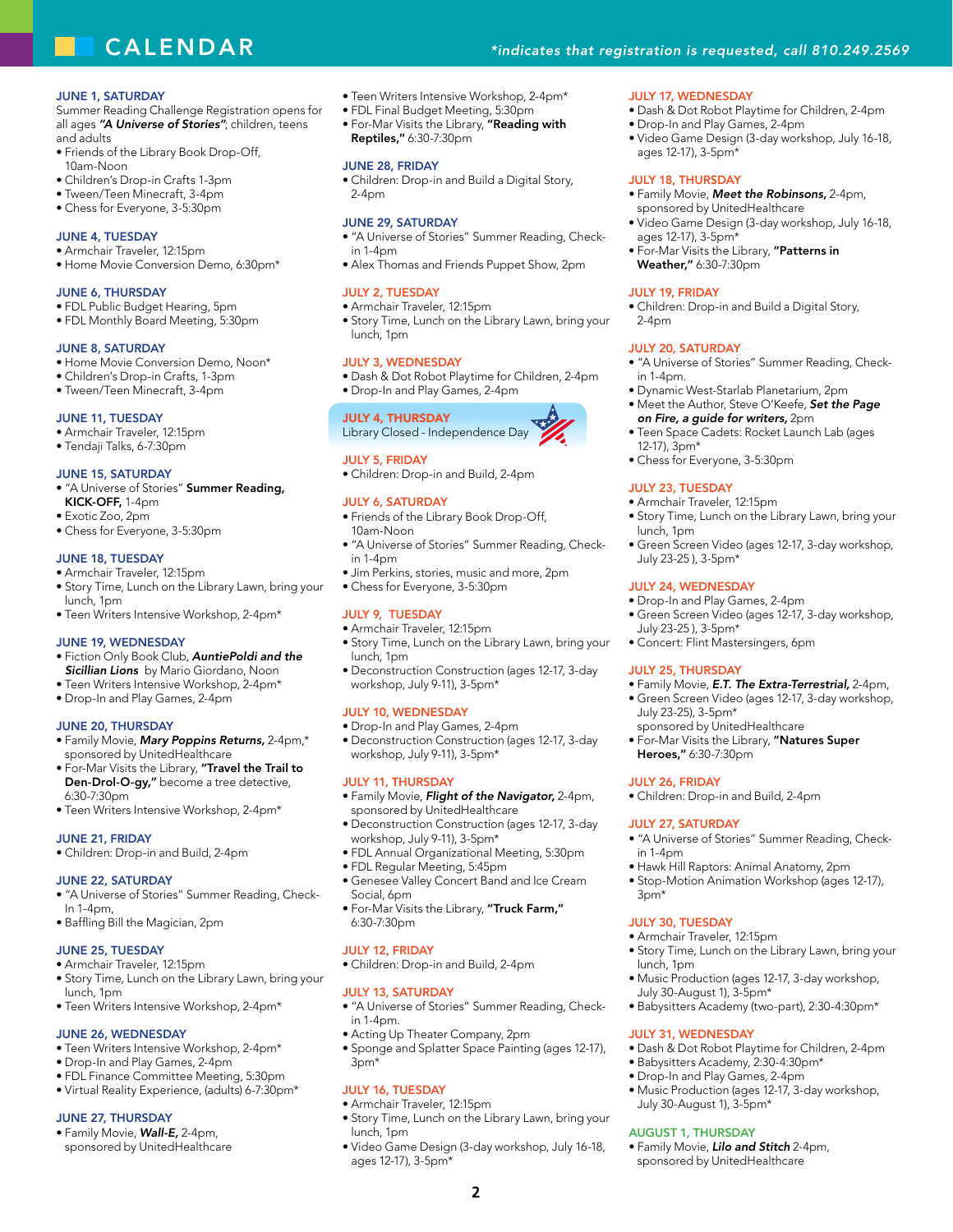- Music Production (ages 12-17, 3-day workshop, July 30-August 1), 3-5pm\*
- Family Program: Meet an Opossum with Laurel Zoet, 6pm

#### August 2, Friday

• Children: Drop-in and Build, 2-4pm

#### August 3, Saturday

- Friends of the Library Book Drop-Off, 10am-Noon
- "A Universe of Stories" Summer Reading, Check-in 1-4pm
- Scheer Genius, 2pm
- Aluminum Embossing Program (ages 12-17), 3pm\*
- Chess for Everyone, 3-5:30pm

#### August 6, Tuesday

- Armchair Traveler, 12:15pm
- Story Time, Lunch on the Library Lawn, bring your lunch, 1pm

#### August 7, Wednesday

- Drop-in and Play Games, 2-4pm
- Virtual Reality Experience, (adults) 6-7:30pm\*

#### August 8, Thursday

- Family Movie, *The Wizard of Oz,* 2-4pm,
- sponsored by UnitedHealthcare
- FDL Regular Meeting, 5:45pm
- Concert: "Music Far and Wide," father-daughter duo, San and Emily Slomovits, 6pm • For-Mar Visits the Library, "Worms on Wheels"
- 6:30-7:30pm

#### August 9, Friday

• Children: Drop-in and Build a Digital Story, 2-4pm

#### August 10, Saturday

- "A Universe of Stories" Summer Reading, Check-in 1-4pm. REGISTRATION ENDS
- Genot Picor "Stories, Songs and Dances of the Ancestors", 2pm
- Claymation Animation Workshop for teens (ages 12-17), 3pm\*

#### August 13, Tuesday

• Armchair Traveler, 12:15pm

#### August 17, Saturday

- "A Universe of Stories" Summer Reading, FINALE, 1-4pm
- Magic with Cameron Zvara
- Video Game Truck 3-5pm
- Chess for Everyone, 3-5:30pm

August 20, Tuesday • Armchair Traveler, 12:15pm

- August 22, Thursday
- FDL Finance Committee Meeting, 5:30pm

#### August 24, Saturday

- Children's author visit, Eric Woodyard, *Ethan's Talent Search,* 1pm
- Blues on the Library Lawn, sponsored by the Bishop Trust, 6-10pm

#### August 27, Tuesday

• Armchair Traveler, 12:15pm

*August 30, Friday-September 2, Monday Closed Labor Day*



## Summer Reading Challenge: June 15 - August 17 A Universe of Stories

## **for Children, Teens and Adults**

*Sponsored in part by Ben F. Bryer Foundation*

#### **Join us on Saturday, June 15, 1-4pm, for the Kick-Off of the Summer Reading Challenge 2019 and see Exotic Zoo at 2pm.**

Register to win prizes by reading and participating in the SRC activities!

Registration begins online Saturday June 1 at www.fpl.info

**A UNIVERSE OF STORIES** — celebrating the 50th Anniversary of the Apollo Moon Landing that you can enjoy this summer!

Summer is time for adventurous reading! There is something to do everyday at the Flint Public Library for all ages! Come in and check out the Universe of Stories for fun reading and exploring the universe of ideas at the library!

## Super Summer Reading Challenge for Kids

#### **June 15-August 10** Something to do Everyday

**Tuesday** is "Lunch on the Library Lawn," story time, 1pm (bring your lunch) **Wednesday** Drop-In and Play Games 2-4pm

**Thursday** See a free family friendly movie at 2pm and join us as For-Mar visits the Library to help us learn about nature, 6:30-7:30pm

**Friday** Drop-In and Build, 2-4pm

**Saturday** Summer Reading check-In 1-4pm with a special program at 2pm

The Summer Reading Finale is August 17: 1:45pm prizes awarded, 2pm program with magician Cameron Zvara, 3-5pm Video Truck on the lawn.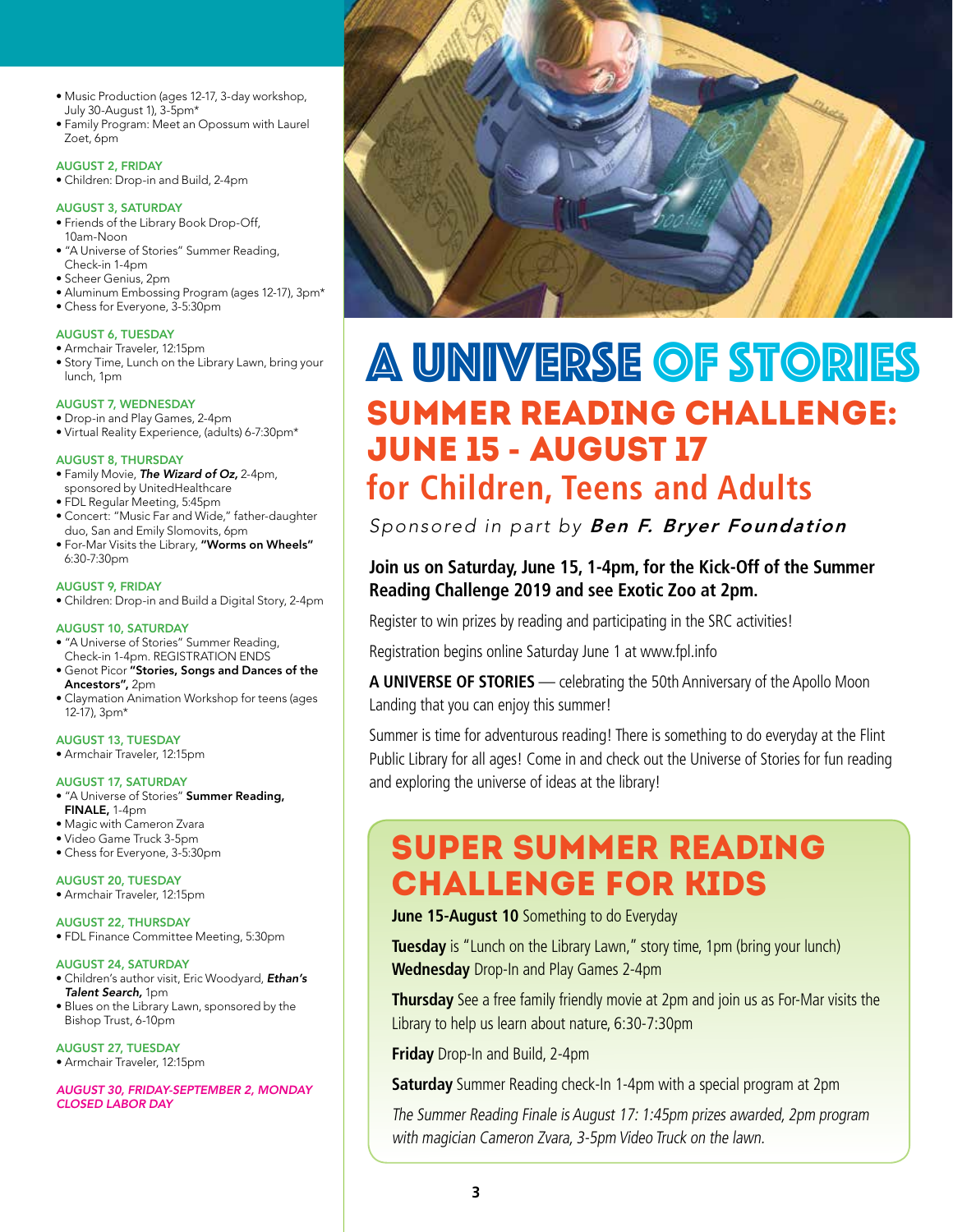## **Children's Summer Reading Challenge (SRC): June 15-August 17**

#### *Online registration begins June 1 at www.fpl.info or register at the Library beginning June 15. SRC registration ends August 10.*

SRC check-In is every Saturday, 1-4pm through August 10. Don't miss the special SRC programs at 2pm on Saturdays (see below).



### **SRC KICKOFF**

#### **Saturday, June 15, 1-4pm**

Come register and get a Free Book to begin your Summer Reading and see Exotic Zoo at 2pm

### **Exotic Zoo**

#### **June 15, 2pm**

Exotic Zoo is an educational wildlife program. This traveling zoo brings exotic animals for a hands-on learning experience.

### **SRC Saturdays at 2pm**

| <b>JUNE 22</b>    | <b>Baffling Bill the Magician</b>         | <b>Magic and Comedy</b>                                                                        |
|-------------------|-------------------------------------------|------------------------------------------------------------------------------------------------|
| <b>JUNE 29</b>    | Alex Thomas & Friends                     | <b>Puppet Show</b>                                                                             |
| <b>JULY 6,</b>    | <b>Jim Perkins</b>                        | <b>Children &amp; Family Concert</b>                                                           |
| <b>JULY 13,</b>   | <b>Acting Up Theatre Company-Funny</b>    | Improvisational skits                                                                          |
| <b>JULY 20,</b>   | <b>Dynamic West - Starlab Planetarium</b> | Walk in and see stars                                                                          |
| <b>JULY 27,</b>   | <b>Hawk Hill Raptors</b>                  | <b>Animal Anatomy</b>                                                                          |
| <b>AUGUST 3,</b>  | <b>Scheer Genius</b>                      | <b>Wacky Science</b>                                                                           |
| <b>AUGUST 10.</b> | <b>Genot Picor</b>                        | Stories, Songs and Dances of the Ancestors                                                     |
| <b>AUGUST 17</b>  | Cameron Zvara                             | SRC Finale: Magic and silly fun prizes will be<br>awarded and FREE Books for all participants! |



**Lunch on the Library Lawn Tuesdays, 1pm, June 18 - August 6** Bring your lunch and join us for story time on the lawn. In case of rain we will meet inside.

## **Drop in and Watch a Family Movie Thursdays, 2-4pm**

Come watch a movie with family and friends!

**JUNE 20- Mary Poppins Returns** JUNE 27- Wall-E JULY 4 - No Movie - Library Closed for Holiday **JULY 11** - Flight of the Navigator **JULY 18-** Meet the Robinsons JULY 25- E.T. The Extra-Terrestrial August 1- Lilo & Stitch August 8- The Wizard of Oz

## **For-Mar Visits the Library**

**( n a t u r e p r o g r a m s )** 

### **Thursdays, 6:30-7:30pm**

#### 6/20 Travel the Trail to Den-Drol-O-gy

Let's get supercharged as we follow along a mobile superhero comic story trail and become tree-tectives to see how we can help keep our green spaces safe, no matter how big or small.

#### 6/27 Reading with Reptiles

Slither into animal classification and literacy with For-Mar's Reptile Teachers. Play a game, read a story about classification and meet some live animals.

#### 7/11 Truck Farm

We're taking our Garden on the Road! Meet us at the Library and we will have a scavenger hunt through Truck Farm, investigate seeds and make a tiny green house.

#### 7/18 Patterns in Weather

Sunglasses or a rain coat? Let's explore what patterns in weather tells us about the seasons and how they also help us plan our day.

#### 7/25 Natures Super Heroes

Step into the world of comic books, Nature and Literacy with For-Mar's super hero team. What super heroes can we find in nature? How are comic books created? We will explore these

questions and develop your own Nature Super Hero.

#### 8/8 WOW-Worms on Wheels

How do such small creatures make such a large impact on the world? Compare the little red wiggler worm and night crawler up close and learn the many roles they play in nature.



### **DROP-IN AND BUILD Fridays, Jun 21-August 9, 2-4pm**

Join us to build with magnetic building blocks, build a giant mousetrap, or connecting tubes and more! Come and have fun at the library while engaging your mind this summer! The fun quota is out of this World!

#### **BUILD A DIGITAL STORY Fridays, June 28; July 19 August 9, 2-4pm**

Build your own digital story on a tablet during the Drop-in and Build program.

### **DROP-IN AND PLAY GAMES Wednesdays, June 19-August 7, 2-4pm**

Check-out all the puzzles, board games and card games, Mr. Potato Head and more! Come and have fun at the library while engaging your mind this summer.

### **DASH & DOT PLAYTIME Wednesdays, July 3, 17 and 31, 2-4pm**

Try out our coding robots Dash & Dot during the Drop-in and Play Games program.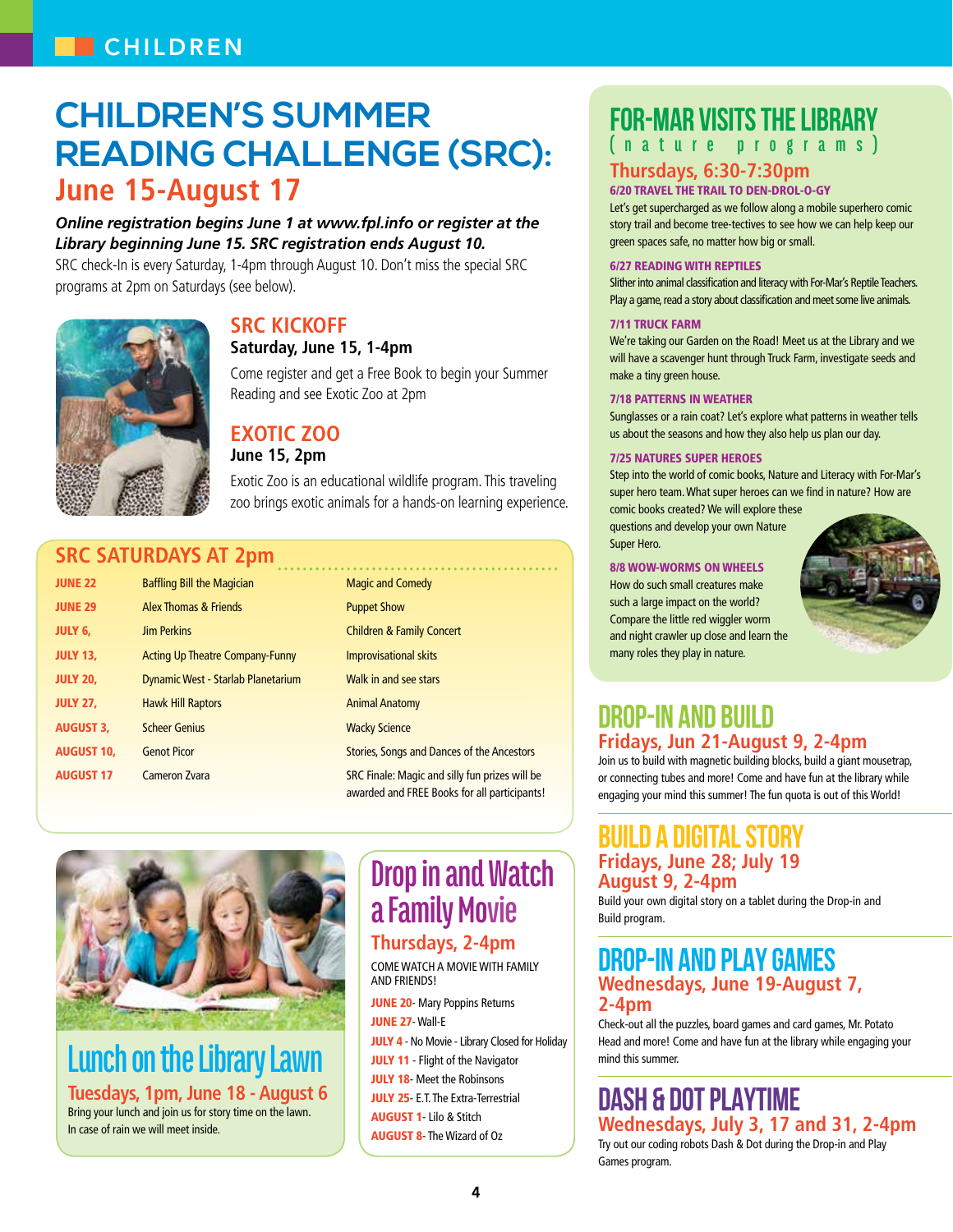## Family Program: **"Nature on the GO" Laurel Zoet Thursday, August 1, 6-7pm Presents Opossum**

Meet Opossum – Michigan's Marvelous Marsupial: Often mistaken as a rodent, this cousin to the Kangaroo and Koala plays a vital role in our local, backyard ecology. Discover fun facts about this marvelous marsupial: where they live, how they survive as well facts about how they benefit humans. The program includes a visit by a LIVE Opossum.





## MEET THE AUTHOR STORY TIME

*Ethan's Talent Search with co-authors Eric Woodyard and Sharonda Jones* **Saturday, August 24, 1pm**

Written by former *Flint Journal* sports writer, now writing for the *Deseret Times* in Utah, and his partner Sharonda Jones, this book is dedicated to and about their son Ethan. Set in Flint it's about a child exploring, growing and discovering his special talent.

## **Teen Summer Reading Workshops (Ages 12+)** *Register call 810.249.2569*

### **Sponge and Splatter Space Painting (Ages 12+)**

#### **Saturday, July 13, 3pm**

Painters will create their own galaxy! Washable paint will be used on canvas boards and applied with sponges, toothbrushes and toothpicks. Fun and easy sponging creates colorful nebulas to be filled with hundreds of splattered stars! Once the galaxy is created painters may add planets, comets and more to create a unique painting that is out of this world!

#### **Rocket Launch Lab (Ages 12+)**

#### **Saturday, July 20, 3pm**

Innovative rocket launching workshop for spacegeek teens! Make and launch three DIY rockets and engage in an "Apollo 13 Style" Maker-Space Launching Competition for PRIZES!

#### **Stop-Motion Animation (Ages 12+)**

#### **Saturday, July 27, 3pm**

Every participant will build their very own custom, stop-motion puppet and bring it to life using the art, and the magic of

stop-motion animation. Participants can choose from a variety of space-themed puppet templates or create one of their own! Includes a free DVD of all the animation for each participant

#### **Aluminum Embossing (Ages 12+)**

#### **Saturday, August 3, 3pm**

Learn embossing techniques to create aluminum relief sculptures with embossing tools and stylus. This step by step class begins with a demonstration, all tools and materials are provided. You will receive a 5x6 piece of metal and instructions to create a unique relief sculpture.

#### **Claymation Animation Workshop (Ages 12+)**

#### **Saturday, August 10, 3pm**

Participants will explore the fascinating process of claymation as they learn the tools and skills necessary to make their own claymation films. Includes a free DVD of all the animation for each participant.

#### **Babysitters Academy (Ages 12-17) two-part workshop**

#### **Tuesday July 30 and Wednesday July 31, 2:30-4:30pm**

Teens can brush up on their babysitting skills and earn a CPR & First Aid Certificate.

## **Summer Reading Finale Events: August 17**



**Magic with Cameron Zvara, Saturday, August 17, 2pm**  Summer Reading Prizes Awarded, 1:45pm

#### **Video Game Truck, Saturday, August 17, 3-5pm**

Play video games in the traveling video game truck on the library lawn!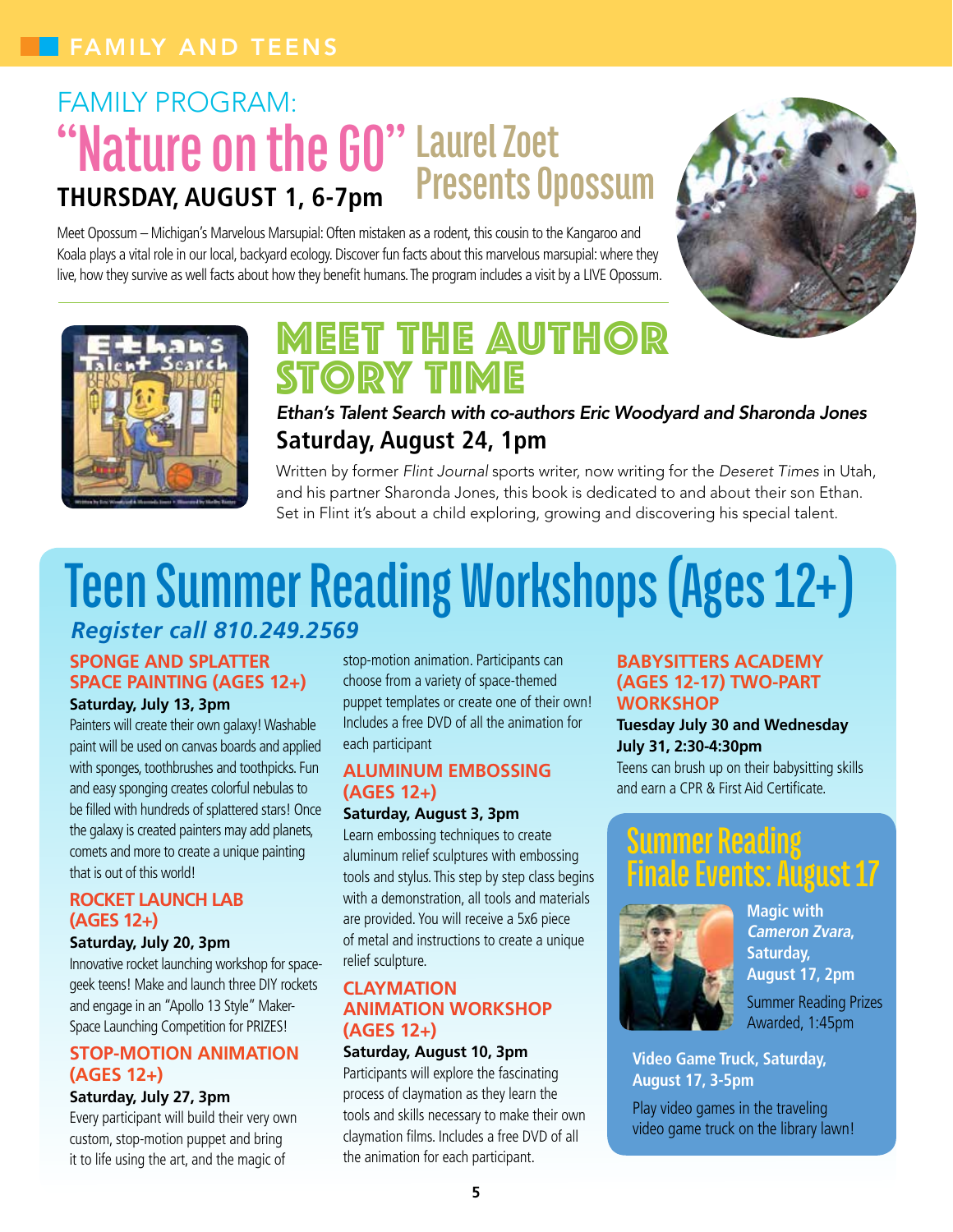### Teens and Community



## **Teen Writers Workshop (Ages 11-17): with Connor Coyne**

**Two week workshop, 2-4pm** Tuesday through Thursday June 18-20 and June 25-27 *call 810.249.2569 to register.*

## Tween/Teen Minecraft@FPL



**Saturdays, June 1 and 8, 3-4:30pm**

Meet up with fellow Minecraft adventurers to build and survive in unique and exciting worlds. Try different game modes and themes or modify your play with coding. Beginners are welcome too!

#### **Call 249.2569 to register. (Ages 10-17)**

## **TEEN TECH CAMP EStudio**



#### **Tuesday through Thursday, 3pm**

Build your skills and explore digital and tech applications while having fun! Each week is a different focus to learn and create ideas with technology.

Call 810.249.2569 to register. (Ages 12+)

#### **WEEK 1 – July 9-11**

#### **Deconstruction Construction (Ages 12+)**

Tear apart old technology and gadgets, see what's inside and build something new with the parts.

#### **WEEK 2 – July 16-18**

**Video Game Design (Ages 12+)** Learn the basics to designing a platform game level using caves, creatures, coins and more.

#### **WEEK 3 – July 23-35**

#### **Green Screen Videos (Ages 12+)**

Explore video editing and create special effects using "green screen" technology.

#### **WEEK 4 – July 30-August 1**

#### **Music Production (Ages 12+)**

Bangtown Productions' Studio on the Go will be here to teach the basics of writing, recording and producing music.

## **The Flint Mastersingers**

### **Wednesday, July 24, 6pm**

The Flint Mastersingers' repertoire includes selections from many of Broadway's popular shows, patriotic songs, Christmas music (both sacred and secular), spirituals, other sacred songs, and popular songs of yesteryear. In addition, they offer several short musical acts called "Interludes." These are presented in costume by two to six performers, adding variety and humor to their concerts.



## Genesee Valley Concert Band and Ice Cream Social **Thursday, July 11, 6pm**

Join the Friends of the Flint Public Library and the Genesee Valley Concert Band to celebrate the summer with a concert of band music and song! Ice cream treats provided by the Friends of the Flint Public Library while supplies last.

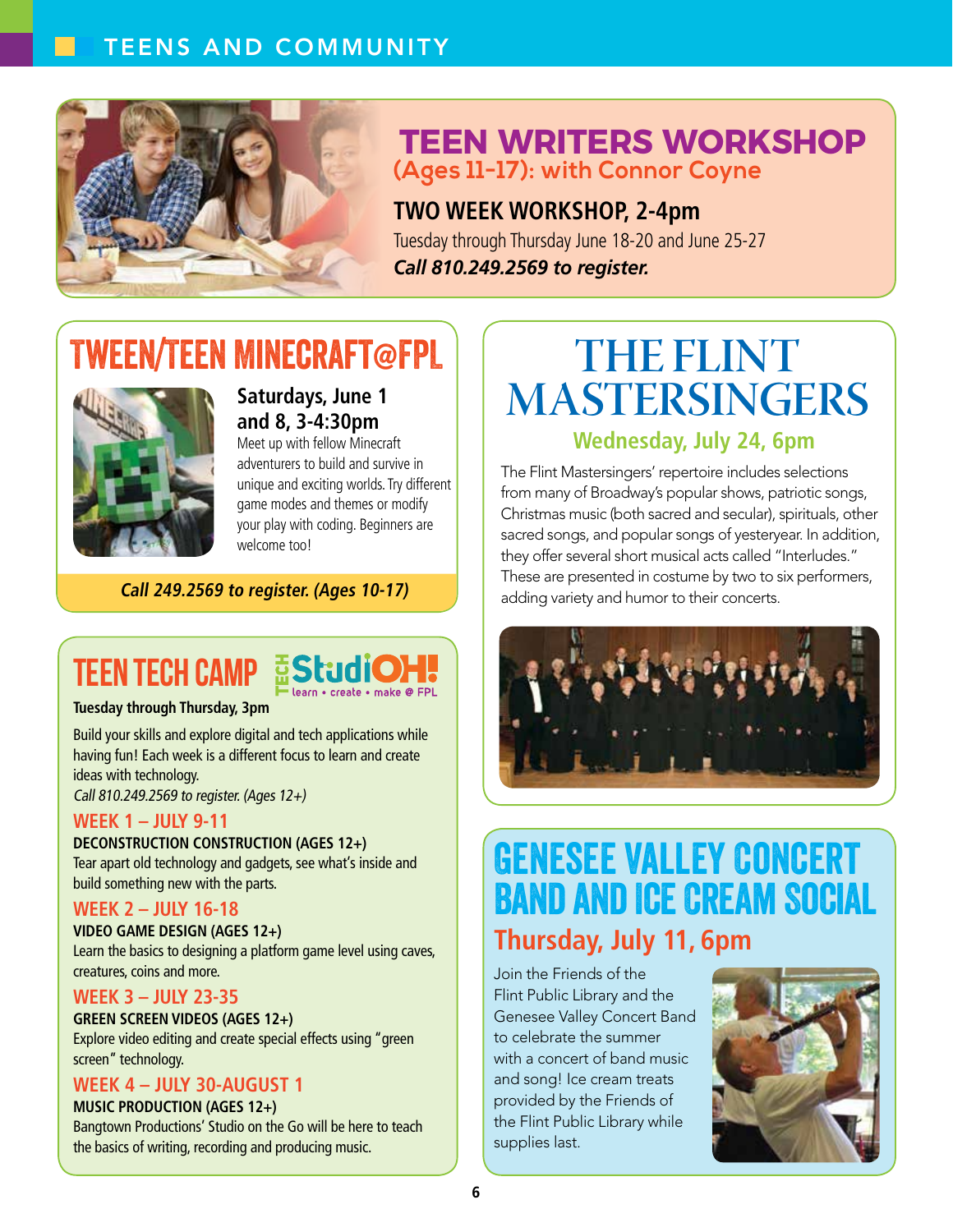### Programs & Community

# Saturday, August 24, 6-10pm **BLUESE**

Join us for this FREE blues concert with the Maurice Davis Blues Band and guests after the CRIM! Tent seating limited. Lawn chairs welcome. Food vendors on site.

*Sponsored by the A. G. Bishop Trust*

## Music Far & Wide with SAN & EMILY **SLOMOVITS**

## **Thursday, August 8, 6pm**

Back by popular demand this father-daughter duo presents music from around the world; familiar light classical pieces, traditional and contemporary American folk, light hearted pop songs, jazz standards, Celtic and Klezmer fiddle tunes – songs from South America in Spanish, and even a song from China. Your patrons will gravitate enthusiastically to this program – t's very down-to-earth, neither spaced-out nor spacey, but nevertheless will leave them feeling "over the moon!"

## Fiction Only Book Club, 12-1pm **Wednesday, June 19, Noon**

*Auntie Poldi and the Sicilian Lions*  by Mario Giordano Join us as we discuss this thrilling yet funny murder mystery.



## **Armchair Traveler**

#### **Tuesdays at 12:15**

Take a visual vacation. See a travelogue film.



## **Chess for Everyone! 3:30-5:30pm**

- Jun 1 & Jun 15
- Jul 6 & Jul 20
- Aug 3 & Aug 17
- All skill levels welcome.





### **What You Can Do to Achieve Equity?**

Bill Hammond, long-time strategist and activist on racism issues in Flint, will moderate a panel and audience discussion

about the many opportunities in and around Flint for undoing racism, and white power and privilege, for the benefit of all of our neighbors.